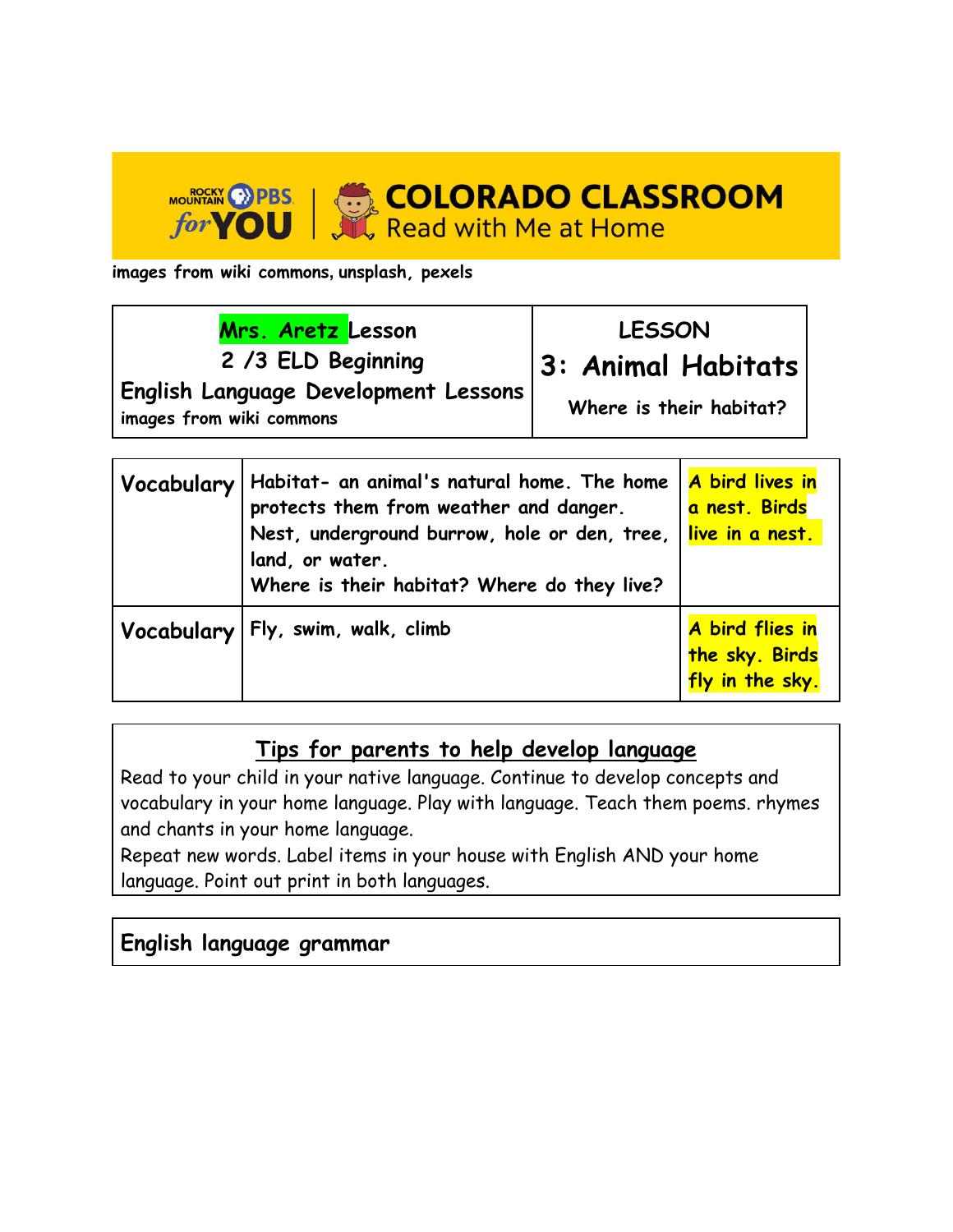



Singular means 1 Plural means more than 1

sentence has a subject-a noun or pronoun and a verb-action or being. A duck walks on land.

Duck<mark>s walk</mark> on land.

| Home<br>$\sf{l}$ connections | Go on an animal habitat hunt with your family. Then<br>talk to your family about what the animals are doing<br>and their habitat. If you would like you can draw a |
|------------------------------|--------------------------------------------------------------------------------------------------------------------------------------------------------------------|
|                              | picture of that at home.                                                                                                                                           |

**Links for books [Animal Habitats](https://docs.google.com/presentation/d/12D8CWzvB_jPVrXLISWxn6_Z-Wvz_ykzniKUV7j9K3-M/edit?usp=sharing)**

**[What do animals do?](https://docs.google.com/presentation/d/1CDwnuuPCgslX9y90mml0-WOvDQPLOeGzITcQDah69Yo/edit?usp=sharing)**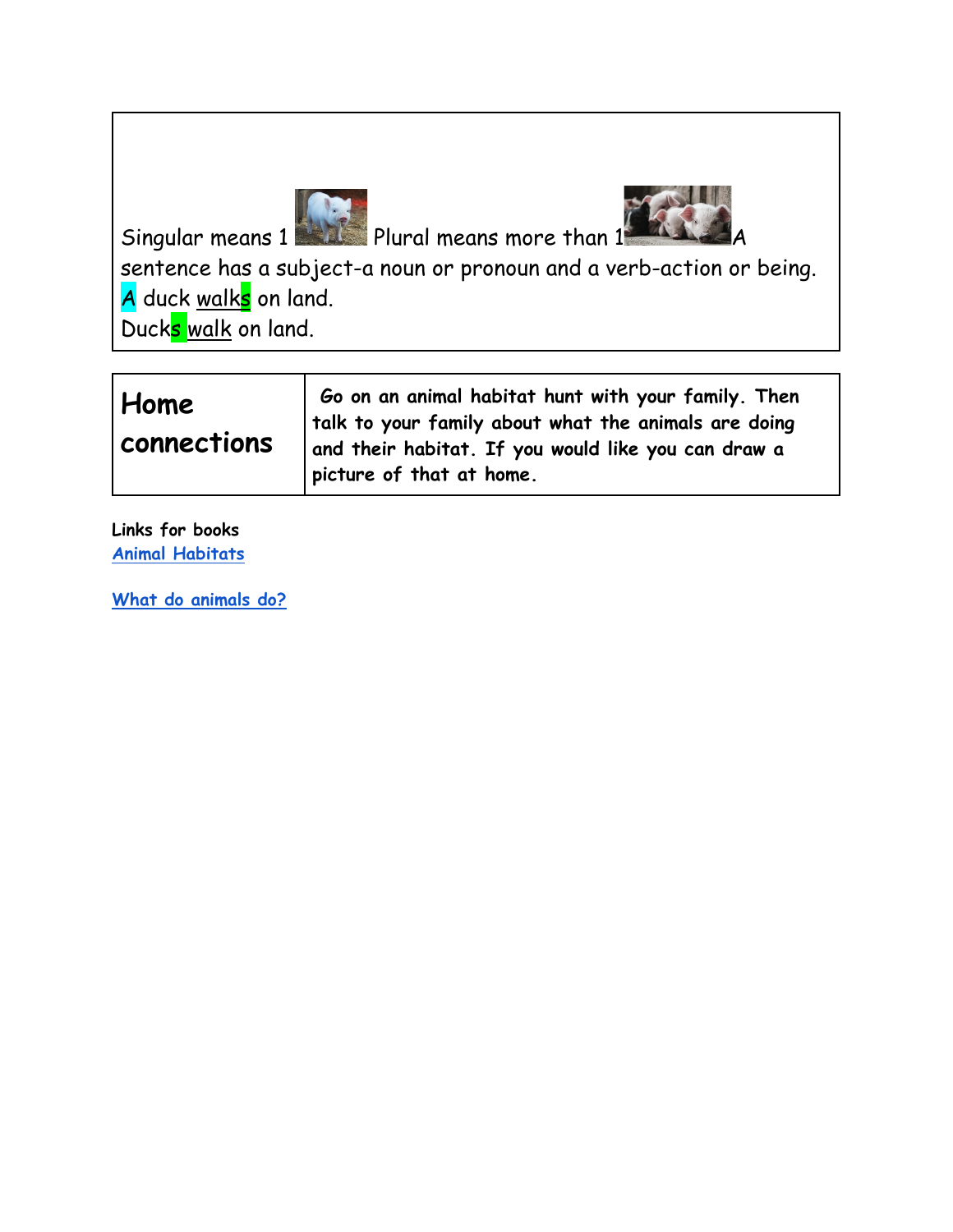**MOUSE SEARCH AND STATE OF A SEAL OF A SEARCH AND STATE OF A SEARCH AND STATE SEARCH AND STATE SEARCH A SEARCH A SEARCH AND STATE SEARCH A SEARCH A SEARCH A SEARCH A SEARCH A SEARCH A SEARCH A SEARCH A SEARCH A SEARCH A SE** 

**images from wiki commons** 

| Mrs. Aretz Lesson                                                                                         | LESSON 4: |  |
|-----------------------------------------------------------------------------------------------------------|-----------|--|
| 2 /3 ELD Beginning<br>English Language Development Lessons   Animal coverings<br>images from wiki commons |           |  |

| Vocabulary | Animals have coverings. These coverings<br>protect them from weather and danger.<br>Feathers, scales, shell, and skin     | A raccoon has fur.<br>Raccoons have<br>fur.                                 |
|------------|---------------------------------------------------------------------------------------------------------------------------|-----------------------------------------------------------------------------|
| Vocabulary | Green, red, blue, orange, yellow, bla,ck,<br>brown, purple, white<br>Textures-soft, smooth, rough, wrinkly,<br>long, hard | A polar bear has<br>white, soft fur.<br>Polar bears have<br>white, soft fur |

## **Tips for parents to help develop language**

Read to your child in your native language. Continue to develop concepts and vocabulary in your home language. Play with language. Teach them poems. rhymes and chants in your home language.

Repeat new words. Label items in your house with English AND your home language. Point out print in both languages.

## **English language grammar**

Singular means 1 Plural means more than 1. Singular noun uses the verb has and a plural noun uses the verb have. Textures are how something feels.